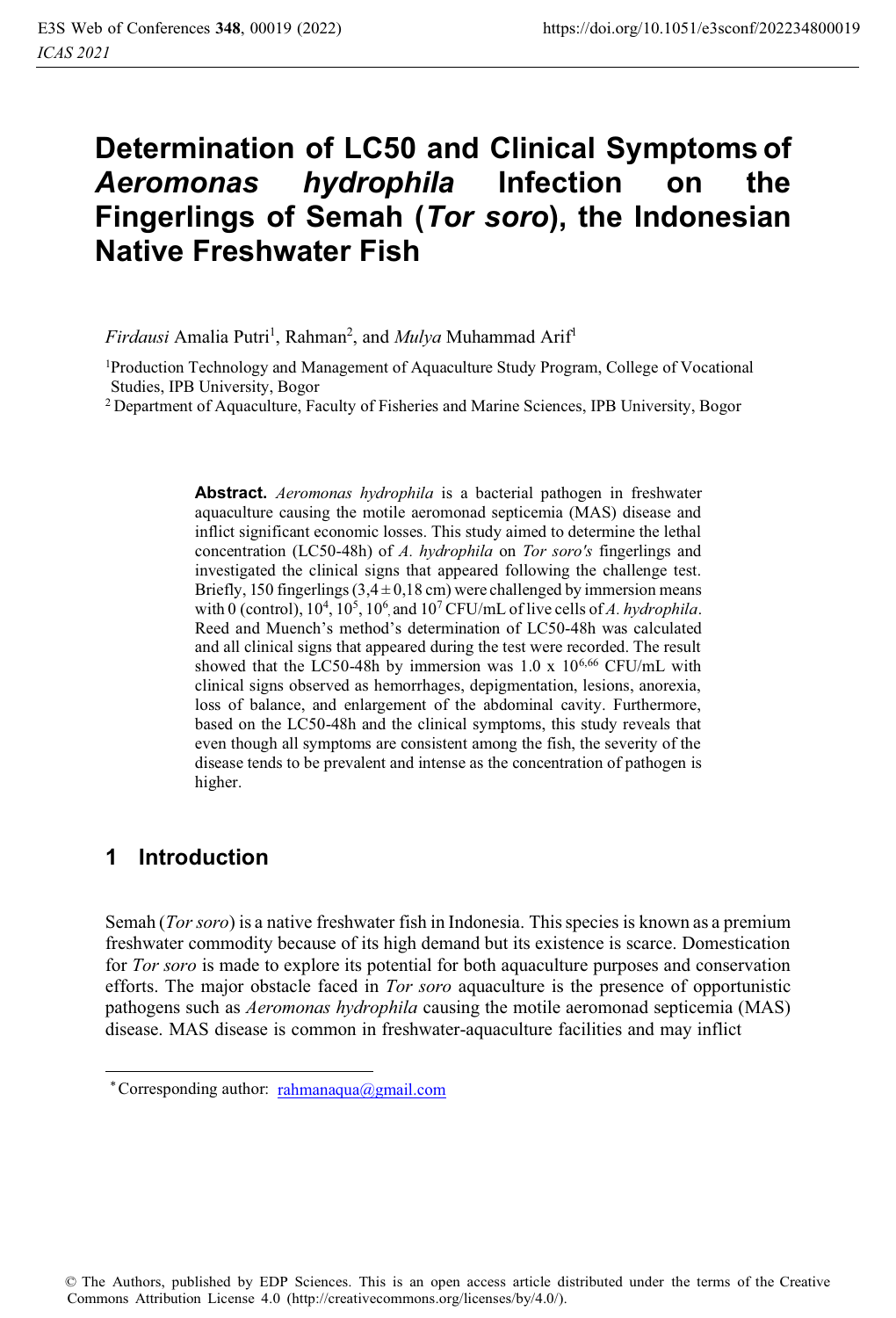significant economic losses due to high mortality and morbidity [4].

The pathogen is a rod-shaped, motile, gram-negative bacteria with a diameter of  $0.3-1$ μm and a length of  $1-3.5$  μm, without a spore phase, usually lacking a capsule, growing optimum at 28 °C but can also grow at extreme temperatures (4 °C and 37 °C). Its cosmopolite nature in the aquatic environment allows contact with fish and amphibians, and even enters the animal. Such contact can cause infection depending on its species and its virulent level [9].

Pathogenesis is the study of the course of diseases ranging from the influx of the pathogen to the onset of clinical symptoms. This study is needed to scrutinize the basic information in preventive control as well as treatment of disease. In this study, we aimed to evaluate the pathogenicity of *A. hydrophila* on *Tor soro* and observed any clinical symptoms resulting from the artificial infection [10].

### **2 Material and Method**

#### **2.1 Fish and acclimatization**

One hundred fifty fingerlings of *Tor soro*  $(3,4 \pm 0,18 \text{ cm})$  were purchased from a state-owned aquaculture facility (BPPBAT Bogor, Cijeruk Installation) and were acclimated to the Laboratory of Aquaculture, IPB Vocational School, Sukabumi (Indonesia) in tanks of 100 L of clean freshwater. Stocking density refers to the result of Priadi's *et al.* research (2021) [1]. During the rearing, fish were fed with commercial feed containing 38% crude protein for two weeks.

#### **2.2 Pathogen preparation and Virulence Enhancement**

Bacterial isolates came from the collections of the laboratory of aquatic organism health, Department of Aquaculture, Bogor Agricultural University, and was maintained in slant agar before the propagation. The liquid culture medium of trypticase soy broth (TSB, Sigma Aldrich<sup>TM</sup>, USA) was prepared according to the instructions of the manufacturer by dissolving 37 g in 1 L of distilled water. The sterilization was processed by autoclaving at 121<sup>0</sup>C for 15 min (Gea, LS50LJ). Bacterial suspensions were prepared by transferring a loop containing three to five colonies of *A. hydrophila* isolated from Petri dishes of trypticase soy agar (TSA) medium after 24 h of cultivation at  $30^{\circ}$ C to test tubes containing 10 mL of TSB and reincubated for another 24 h in a rotary incubator at speed of 140 rpm. Virulence enhancement was done by injecting a suspension culture of *A. hydrophila* bacteria that have been washed with phosphate buffer saline (PBS) as much as 0.1 mL into intramuscular catfish (*Clarias garipienus*). After the clinical symptoms such as ulcers and hemorrhagic appeared, the bacteria was reisolated to TSA medium from the kidney of infected fish and incubated for 24 hours at a temperature of 29  $\degree$ C to 30  $\degree$ C. The result from reisolated bacteria was purified into four quadrants in a plate and recharacterized. Characterization of bacteria was conducted using software the API 20E KIT. The results of the characterization using the API 20E KIT showed that the bacteria were *Aeromonas hydrophila* with a similarity level of 94%.

#### **2.3 Determination of LC50-48h**

The pure cultured of *A. hydrophila* bacteria were isolated by picking a single colony from the stock culture to TSB medium as much as 50 mL and incubated in a rotary incubator at a speed of 140 rpm for 24 hours in 29 °C to 30 °C. After incubation, the logarithmic growth was measured by total plate counting. This data was used to obtain different concentrations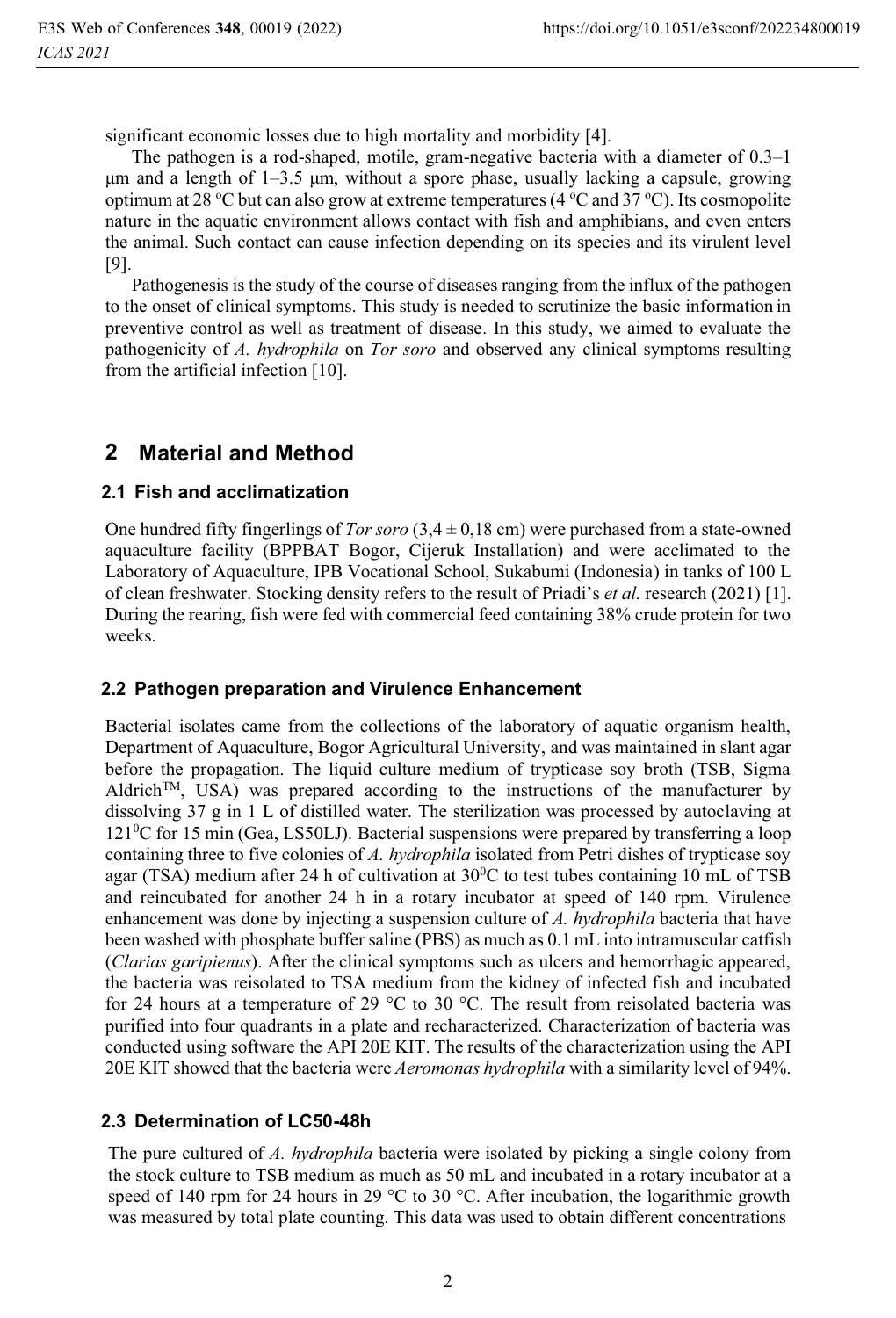of the pathogen by a ten-fold serial dilution for the LC50-48h bioassay test. Bioassay was done by immersing 10 fingerlings into each different series of final concentrations  $10^5$ ,  $10^6$ , 10<sup>7</sup> CFU mL<sup>-1</sup> for 48 hours long. All mortalities and any clinical symptoms were recorded, while the LC50 value was generated referred to modified of Reed and Muench's (1938) method [8].

### **2.4 Data analysis**

Data of LC50-48h were analyzed with microsoft excel software descriptively. The LC50-48h were calculated. Meanwhile, appearing clinical symptoms were analyzed descriptively.

# **3Results**

Mortality of *Tor soro* fingerlings did not appear after 48 hours of artificial infection with a suspension of *A. hydrophila* on 1.0 x 10<sup>4</sup> CFU/mL. Only when the concentration raised to 10<sup>5</sup>, 10<sup>6</sup>, and 10<sup>7</sup> CFU/ml the mortality was beginning (Table 1.) and followed the onset of the clinical symptoms. Based on the Reed and Muench modified method (1938), it was concluded that the LC50-48h was  $1.0 \times 10^{6,66}$  CFU/ml.

|            | Table 1. Mortality of Tor soro fingerlings after 48 hours challenged by Aeromonas |
|------------|-----------------------------------------------------------------------------------|
| hydrophila |                                                                                   |

| Pathogen                  | Response |      | Accumulation |      |       |             |
|---------------------------|----------|------|--------------|------|-------|-------------|
| concentration<br>(CFU/ml) | Dead     | live | Dead         | Live | Ratio | % Mortality |
| $1.0 \times 10^{7}$       |          |      |              |      | 11/15 | 73.4        |
| $1.0 \times 10^6$         |          |      |              |      | 5/16  | 31,25       |
| $1.0 \times 10^5$         |          |      |              | 19   | 2/21  | 9,52        |
| $1.0 \times 10^{4}$       |          | 10   |              | 29   | 0/29  |             |

The virulence of *A. hydrophila* was able to regain after enhancement by passaging the pathogen into the body of African catfish. The clinical symptoms appearing after 24 hours on the body of catfish including inflammation, hemorrhagic, body discoloration, anorexia, and lethargy. Meanwhile, infection on *Tor soro* fingerlings exhibits moderate clinical symptoms after 48 hours where body discoloration, hyperemia, and swelling in the body cavity were prevalent (Fig 1). The fingerlings had a reduction of respiratory, loss of balance, erratic swim-movement anorexia, erosion of the caudal fin, and dropsy containing yellowish ascites fluid.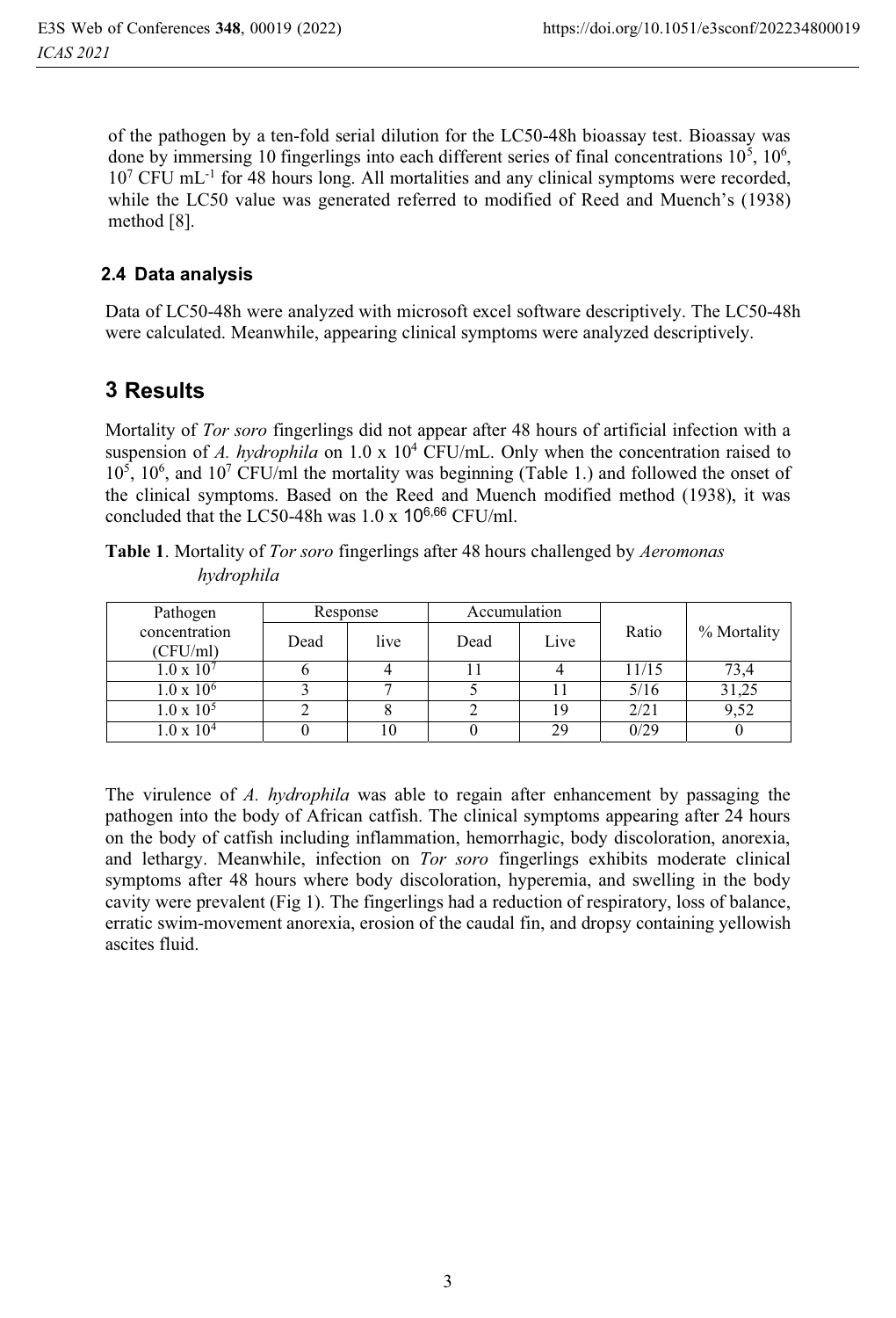

**Fig. 1.** The clinical symptoms of African catfish during enhancement of *A. hydropila*. (A) an open hemorrhagic (orange arrow) and body discoloration of African catfish showed after 24 hours. (B) Scales loss and hyperemia showed in the body of Tor soro fingerlings. (C) Dropsy also showed from moribund fingerlings.

# **4Discussion**

Motile aeromonads septicemia (MAS) is one of the major diseases that attack various species of fish [6]. The disease is caused by the bacteria *A. hydrophila* which is Gram-negative and lives with normal flora in freshwater [11]. The impact of the pathogen is hemorrhagic and often ends in death [3]. The fingerlings are the prone stage because do not have a sophisticated immune response compared to the adults that a massive disease outbreak will lead to higher mortality [7, 10]

*Aeromonas hydrophila* can attack the fins, tegument, and abdominal cavity, and may be able to break the blood vessels, resulting in the manifestation of hemorrhagic, hyperemia, wound, ulcer, severe scale, and blackened skin [2, 5, 12, 13]. In our bioassay with *A. hydrophila* on *Tor soro* fingerlings, the parameter of water quality was set constant and considered as suitable for most of the freshwater fish. However, the severity of the disease was increased along with the concentration of the pathogen thus influencing the mortality rate. We found that even particular clinical symptoms were consistent in all assays, the higher of pathogen concentration, the more prevalent and intense the clinical symptoms among the fish. All findings in this study provide important information not only on the pathogenesis of *A. hydrophila* but also for the development of treatment and crisis strategies for this bacteriosis. Furthermore, additional studies should be conducted in the search for improvements in the immune response against the pathogenicity of *A. hydrophila* using maternal immunization, vaccination, or stimulation by environmental enrichment.

### **References**

1. B Priadi, D Irawan. Effect of Different Stocking Densities on the Growht of Tor Soro Fish. Aquaculture Engineering Bulletin, **19,** 85-88 (2021)